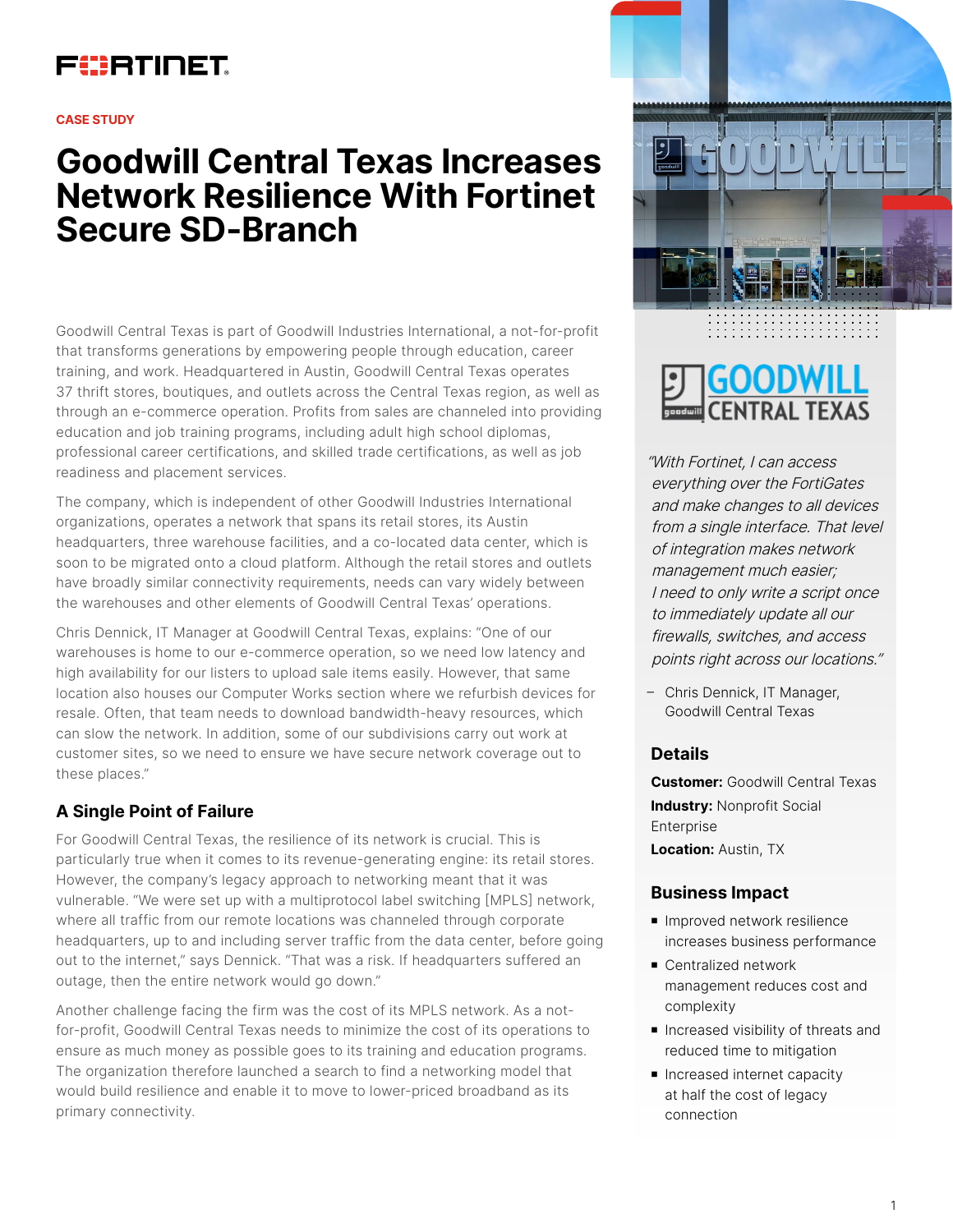Given that the company's six-strong IT team needs to serve 1,100 end-users, the new networking solution would need to be simple to set up and manage and require as little training as possible. It would also need the highest levels of security. Goodwill Central Texas provides public Wi-Fi access at its stores, so that people can connect to find work or to access online learning materials. Maintaining this public access is important to the company's mission, but it also represents a significant network vulnerability.

## **Building Resilience With Fortinet Secure SD-Branch**

During a Goodwill International conference, an IT leader from one of Goodwill Central Texas' sister organizations recommended that it try Fortinet as a replacement to its legacy network. That recommendation led to several proofs of concept. "We immediately saw the benefits of Fortinet," says Dennick. "The user interface is simplicity itself, as is the ease with which we can configure the devices. The proofs of concept also showed us the benefit of having a single pane of glass to manage all network devices through intuitive dashboards. It was an easy decision for us to move from the pilot stage to full deployment."

Today, Goodwill Central Texas has deployed a Fortinet Secure SD-Branch network across its stores, offices, and facilities. The network integrates FortiGate secure software-defined wide-area network (SD-WAN), FortiSwitches, and FortiAPs (access points) extending the benefits of the Fortinet Security Fabric to its distributed branches. The network is managed through a single integrated control panel delivered through FortiManager and optimized through insights derived from the FortiAnalyzer analytics engine.

With the Fortinet Secure SD-Branch in place, Goodwill Central Texas' remote facilities are now connected directly to the internet, with edge security enabled through the FortiGate Next-Generation Firewall (NGFW). Further levels of security and control are enabled through the FortiClient Enterprise Management Server (EMS), which replaced the organization's legacy antivirus, as well as through use of FortiAuthenticator, which ensures against unauthorized users accessing the network. The company has also ramped up protection against external threats with the deployment of FortiMail, which provides multilayer protection against email-borne threats.

#### **Solutions**

- Fortinet Secure SD-Branch
- $\blacksquare$  FortiAP
- **FortiSwitch**
- **FortiManager**
- FortiAnalyzer
- FortiAuthenticator
- **FortiClient FMS**
- **FortiMail**

"Having everything under one umbrella is great. If I have an issue, Fortinet will be able to solve it on their own. What is more, the team there is very proactive and work as true partners in helping to ensure our network runs optimally."

– Chris Dennick, IT Manager, Goodwill Central Texas

The FortiGate devices provide dual connectivity in a single device, so Goodwill Central Texas can connect both to its primary broadband network and its 4G LTE backup network without the need for additional firewalls. The one exception to this approach is the warehouse that hosts the company's e-commerce and Computer Works divisions, requiring low latency for the former and high bandwidth for the latter. This building uses a fiber connection for its primary internet service, and broadband as backup.

# **A Seamless Security Fabric**

Having started the rollout with Fortinet in January 2020, Goodwill Central Texas is now experiencing significant benefits from its new network. One standout advantage is the Security Fabric enabled through the consolidation of branch services for local-area network (LAN) edge. Dennick explains: "With our legacy network, you could only make changes to a router, switch, or firewall if you were logged in to that specific device. With Fortinet, I can access everything over the FortiGates and make changes to all devices from a single interface. That level of integration makes network management much easier; I need to only write a script once to immediately update all our firewalls, switches, and access points right across our locations."